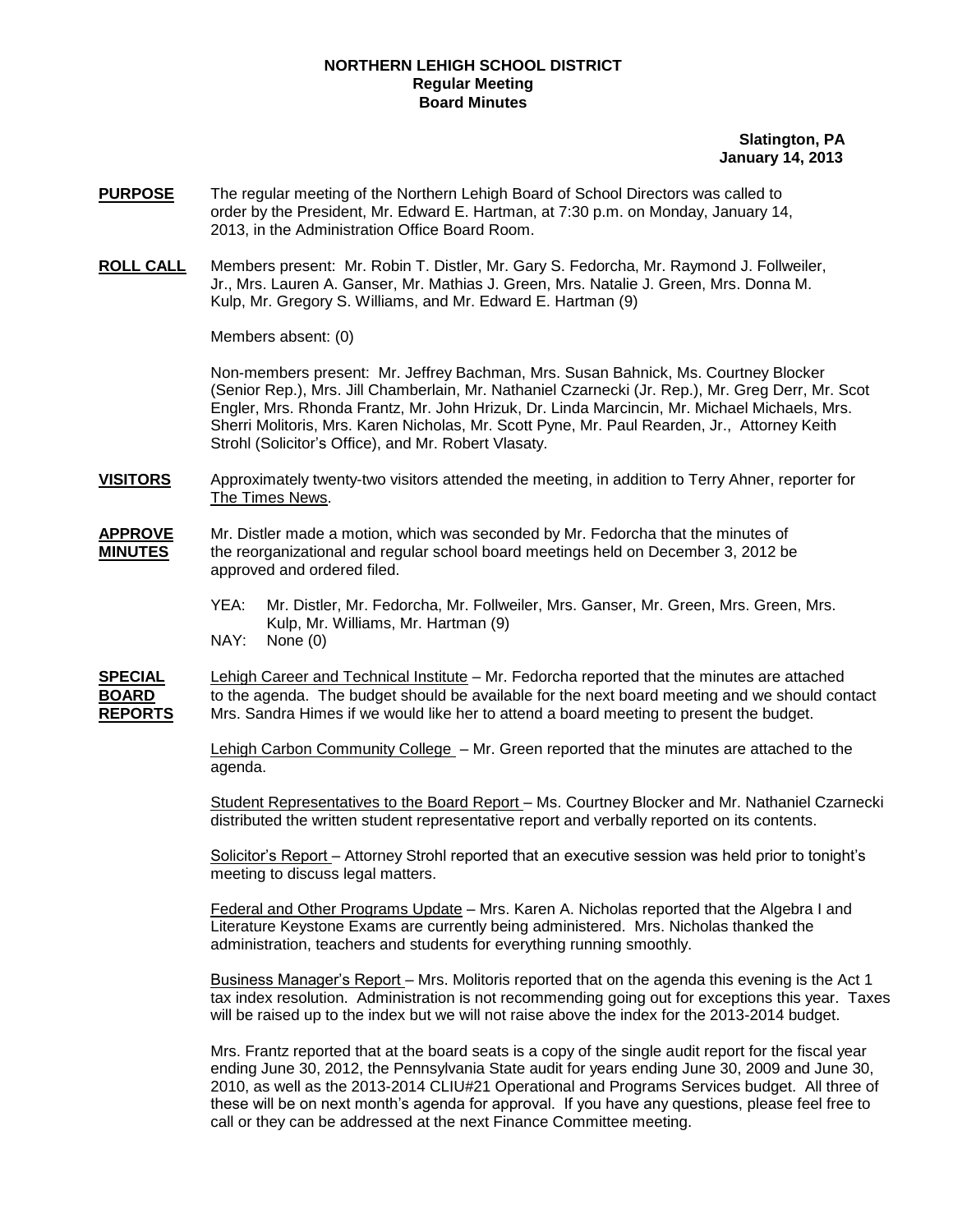| <b>SPECIAL</b>                             | <b>Superintendent's Report</b>                                                                                                                                                                                                                                                                                                                                                                          |                                                                                                                                                                                                                                       |                                                                                                                                                                                                                                                                                                                                                                                                                                                                                                                                                                                                                   |  |  |
|--------------------------------------------|---------------------------------------------------------------------------------------------------------------------------------------------------------------------------------------------------------------------------------------------------------------------------------------------------------------------------------------------------------------------------------------------------------|---------------------------------------------------------------------------------------------------------------------------------------------------------------------------------------------------------------------------------------|-------------------------------------------------------------------------------------------------------------------------------------------------------------------------------------------------------------------------------------------------------------------------------------------------------------------------------------------------------------------------------------------------------------------------------------------------------------------------------------------------------------------------------------------------------------------------------------------------------------------|--|--|
| <b>BOARD</b><br><b>REPORTS</b><br>(cont.)  | Mr. Michaels introduced Mrs. Renee Evans, High School Student Council advisor. She introduced<br>the officers for student council and they gave a brief overview of events they held and that are<br>planned for the rest of the school year.                                                                                                                                                           |                                                                                                                                                                                                                                       |                                                                                                                                                                                                                                                                                                                                                                                                                                                                                                                                                                                                                   |  |  |
|                                            |                                                                                                                                                                                                                                                                                                                                                                                                         | thanked the Board of Education for all of their help.                                                                                                                                                                                 | Mr. Michaels announced that this month is School Board Recognition month. Our Board of<br>Education works feverishly for the taxpayers and our students. Our students are getting a quality<br>education and our board is giving us the tools and abilities to be successful. Mr. Michaels                                                                                                                                                                                                                                                                                                                        |  |  |
|                                            |                                                                                                                                                                                                                                                                                                                                                                                                         |                                                                                                                                                                                                                                       | Mr. Michaels announced that the first meeting of the School Safety Task Force will be February 6,<br>2013 at 7:30 p.m. in the board room. Mr. Michaels encouraged parents to attend and to give their<br>input. Mr. Michaels has been trained in threat assessment, counterterrorism for safe schools,<br>developing school emergency safety plans and incident command for schools. Mr. Michaels will be<br>bringing in other experts as well to run the meeting. We will be looking over our emergency plans<br>but keep in mind there are things that parents want to know and not everything can be divulged. |  |  |
|                                            | Ethics forms have been distributed and Board members, as well as administration, should<br>complete them in a timely manner.                                                                                                                                                                                                                                                                            |                                                                                                                                                                                                                                       |                                                                                                                                                                                                                                                                                                                                                                                                                                                                                                                                                                                                                   |  |  |
|                                            | legal issues.                                                                                                                                                                                                                                                                                                                                                                                           |                                                                                                                                                                                                                                       | Mr. Hartman reported that an executive session was held prior to tonight's meeting to discuss                                                                                                                                                                                                                                                                                                                                                                                                                                                                                                                     |  |  |
| <b>PERSONNEL</b>                           | approves the following personnel items:                                                                                                                                                                                                                                                                                                                                                                 |                                                                                                                                                                                                                                       | Mr. Follweiler made a motion, which was seconded by Mr. Fedorcha, that the Board of Education                                                                                                                                                                                                                                                                                                                                                                                                                                                                                                                     |  |  |
| Retirement/<br>Resignation<br>L. Bramich   |                                                                                                                                                                                                                                                                                                                                                                                                         | Accept the retirement resignation of Linda Bramich from her position as High School<br>Cook's Helper effective December 31, 2012. Ms. Bramich will be retiring from the<br>Northern Lehigh School District after 13 years of service. |                                                                                                                                                                                                                                                                                                                                                                                                                                                                                                                                                                                                                   |  |  |
| Appointment<br>Non-Instruct-<br>ional      | Sheila Steier<br>Assignment                                                                                                                                                                                                                                                                                                                                                                             |                                                                                                                                                                                                                                       | High School Cook's Helper replacing Linda Bramich                                                                                                                                                                                                                                                                                                                                                                                                                                                                                                                                                                 |  |  |
|                                            | Salary:                                                                                                                                                                                                                                                                                                                                                                                                 | who retired.                                                                                                                                                                                                                          | \$8.50 Per Hour/5.5 Hours Per Day/5 Days Per Week/ up<br>to 180 Student Days per year plus additional cleaning<br>days as needed (2009-2013 Educational Support                                                                                                                                                                                                                                                                                                                                                                                                                                                   |  |  |
|                                            | <b>Effective Date:</b>                                                                                                                                                                                                                                                                                                                                                                                  | Personnel Association CBA)<br>January 15, 2013                                                                                                                                                                                        |                                                                                                                                                                                                                                                                                                                                                                                                                                                                                                                                                                                                                   |  |  |
| Family<br>Medical<br>Leave                 | Approve the request of employee #6790 to take an eight week maternity leave beginning on<br>December 7, 2012, for the birth of her first child. She is requesting to use 23 accumulated<br>sick days. At the conclusion of her eight week maternity leave, she is requesting a twelve<br>week Family Medical Leave. She plans to return to her current teaching position on or<br>about April 29, 2013. |                                                                                                                                                                                                                                       |                                                                                                                                                                                                                                                                                                                                                                                                                                                                                                                                                                                                                   |  |  |
|                                            |                                                                                                                                                                                                                                                                                                                                                                                                         | medical release from her physician on or about March 8, 2013.                                                                                                                                                                         | Approve the request of employee #2143 to take up to a twelve week Family Medical Leave<br>beginning on February 8, 2013. She plans to return to her current teaching position upon                                                                                                                                                                                                                                                                                                                                                                                                                                |  |  |
| <b>Unpaid Leave</b><br>Of Absence          | Approve the request of employee #4270 to take an unpaid leave of absence effective<br>December 4, 2012. She plans to return to her current position upon medical release from<br>her physician.                                                                                                                                                                                                         |                                                                                                                                                                                                                                       |                                                                                                                                                                                                                                                                                                                                                                                                                                                                                                                                                                                                                   |  |  |
|                                            | Approve the request of employee #3845 to take an unpaid leave of absence beginning on<br>January 28, 2013. Employee is currently on a Family Medical Leave and is requesting an<br>unpaid leave of absence until the start of the fourth marking period. Employee plans to<br>return to her current teaching position on March 28, 2013.                                                                |                                                                                                                                                                                                                                       |                                                                                                                                                                                                                                                                                                                                                                                                                                                                                                                                                                                                                   |  |  |
| Co-Curricular<br>Appointments<br>2013-2014 | Joe Tout<br>Steve Hluschak<br>Mark Lavine                                                                                                                                                                                                                                                                                                                                                               | <b>Head Football Coach</b><br>Asst. Football Coach<br>Asst. Football Coach                                                                                                                                                            | \$7,084.32<br>\$4,604.11<br>\$4,604.11                                                                                                                                                                                                                                                                                                                                                                                                                                                                                                                                                                            |  |  |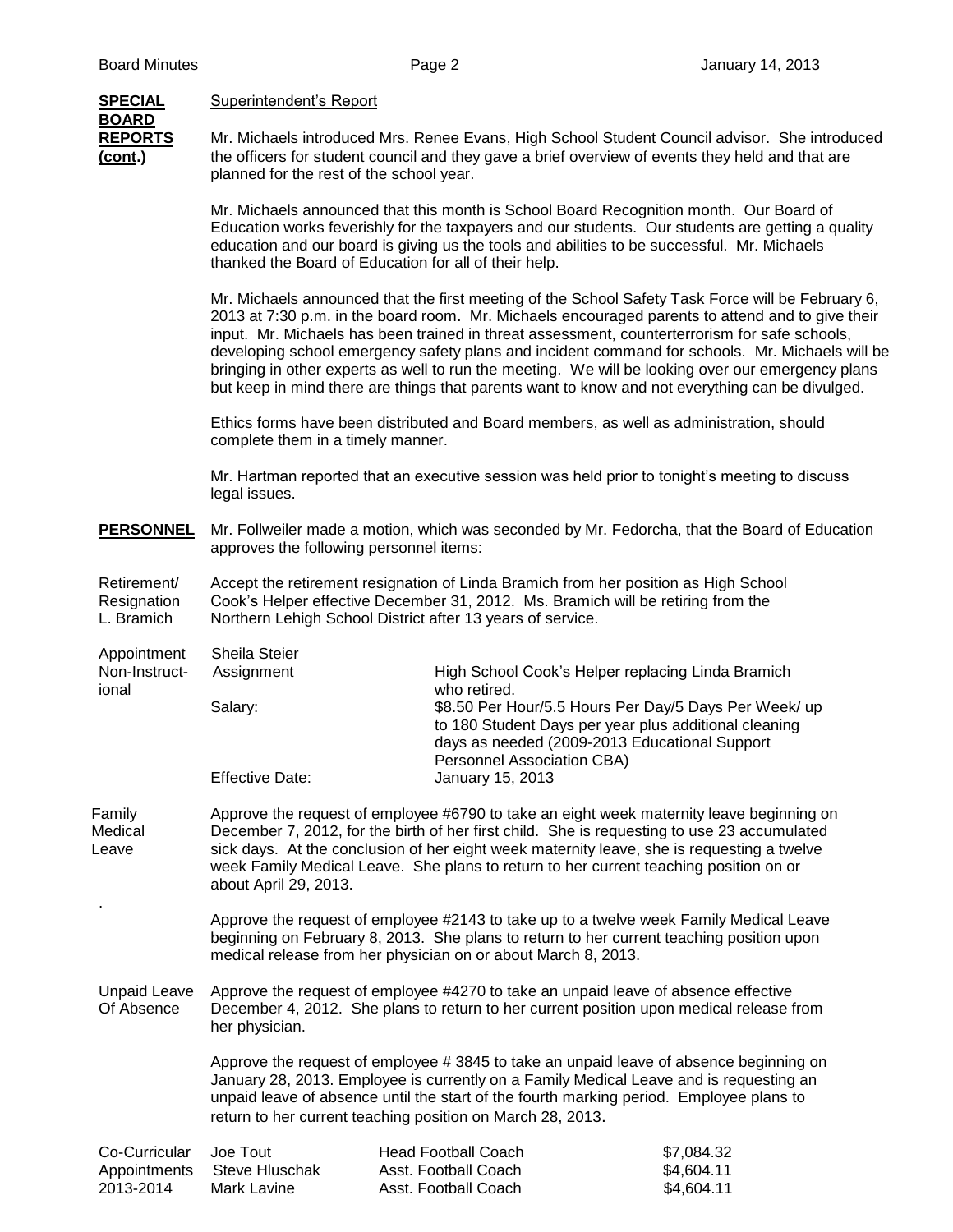| <b>PERSONNEL</b><br>(cont.)                               | Andrew Lynn<br><b>Cory Hartsell</b><br>Alden Farber<br><b>Jessica Frew</b><br>Dave Oertner<br><b>Beth Case</b><br>Adam Stofko<br>Eric Schmidt<br>Patricia Jones                                                                                                                                                                                                                                                         | <b>Manny Guedes</b><br><b>Terry Bowman</b><br>Kelly Follweiler<br>Elizabeth Chunko<br>Richard J. Jones<br>Jason Reinhard                                       | Asst. Football Coach<br>Asst. Football Coach<br>Asst. Football Coach<br>Asst. Football Coach-Shared Stipend<br>Asst. Football Coach-Shared Stipend<br><b>Head Field Hockey Coach</b><br>Asst. Field Hockey Coach<br>Middle School Field Hockey Coach<br><b>Head Cross Country Coach</b><br>Asst. Cross Country Coach<br>Head Boy's Soccer Coach<br>Assistant Boy's Soccer Coach-Shared<br>Assistant Boy's Soccer Coach-Shared<br>Head Girl's Soccer Coach<br>Asst. Girl's Soccer Coach | \$4,604.11<br>\$4,604.11<br>\$4,604.11<br>\$2,302.06<br>\$2,302.06<br>\$4,244.38<br>\$2,758.34<br>\$2,703.72<br>\$4,244.38<br>\$2,758.34<br>\$5,120.65<br>\$1,422.41<br>\$1,422.41<br>\$5,120.65<br>\$2,844.82 |
|-----------------------------------------------------------|-------------------------------------------------------------------------------------------------------------------------------------------------------------------------------------------------------------------------------------------------------------------------------------------------------------------------------------------------------------------------------------------------------------------------|----------------------------------------------------------------------------------------------------------------------------------------------------------------|----------------------------------------------------------------------------------------------------------------------------------------------------------------------------------------------------------------------------------------------------------------------------------------------------------------------------------------------------------------------------------------------------------------------------------------------------------------------------------------|----------------------------------------------------------------------------------------------------------------------------------------------------------------------------------------------------------------|
| Co-Curricular<br>Volunteers<br>2012-2013                  | Emily Buss*<br>Katrina Wehr                                                                                                                                                                                                                                                                                                                                                                                             | Nicole Chirico*<br>Melissa Defrain<br>Richard Roberts IV*<br>Joe Seremula*<br>Joe Seremula*<br>Gary Warmkessel*<br>* Pending Verification of Missing Documents | <b>High School Musical</b><br><b>Assistant Softball Coach</b><br><b>Assistant Softball Coach</b><br>Assistant Boy's Basketball Coach<br>Assistant Boy's Basketball Coach<br>Assistant Boy's Baseball Coach<br><b>Assistant Softball Coach</b><br><b>Assistant Track &amp; Field Coach</b>                                                                                                                                                                                              |                                                                                                                                                                                                                |
| Co-Curricular<br>Volunteers<br>2013-2014                  | Sarah Arndt<br>Assistant Field Hockey Coach<br>Heather Chandler*<br>Assistant Field Hockey Coach<br>Assistant Field Hockey Coach<br>Jaclyn Follweiler*<br>Michael Strohl<br><b>Assistant MS Football Coach</b><br>Amber VanHorn*<br>Assistant Field Hockey Coach<br>Assistant Field Hockey Coach<br>Rachel Wagner*<br>Amy Zeiser<br><b>Assistant Cross Country Coach</b><br>* Pending Verification of Missing Documents |                                                                                                                                                                |                                                                                                                                                                                                                                                                                                                                                                                                                                                                                        |                                                                                                                                                                                                                |
| Substitute-<br>Non-<br>Instructional<br>Teacher's<br>Aide | Approve the following individual as substitute teacher's aide for the 2012-2013 school year at<br>the 2012-2013 substitute rate as approved on the Supplementary Personnel Salary Schedule.<br>Andrea Rosario<br>YEA:<br>Mr. Distler, Mr. Fedorcha, Mr. Follweiler, Mrs. Ganser, Mr. Green, Mrs. Green,                                                                                                                 |                                                                                                                                                                |                                                                                                                                                                                                                                                                                                                                                                                                                                                                                        |                                                                                                                                                                                                                |
| <b>POLICY</b>                                             | NAY:                                                                                                                                                                                                                                                                                                                                                                                                                    | None $(0)$                                                                                                                                                     | Mrs. Kulp, Mr. Williams, Mr. Hartman (9)<br>Mr. Williams made a motion, which was seconded by Mrs. Ganser, that the Board of Education                                                                                                                                                                                                                                                                                                                                                 |                                                                                                                                                                                                                |
|                                                           |                                                                                                                                                                                                                                                                                                                                                                                                                         | approves the following policy items:                                                                                                                           |                                                                                                                                                                                                                                                                                                                                                                                                                                                                                        |                                                                                                                                                                                                                |
| Board<br>Governance<br>Standards/<br>Code of<br>Conduct   | Approve to reaffirm the school board governance standards and code of conduct<br>referenced in school board policy #011 - Local Board Procedures - Board Governance<br>Standards/Code of Conduct as recommended by the Pennsylvania School Board<br>Association.                                                                                                                                                        |                                                                                                                                                                |                                                                                                                                                                                                                                                                                                                                                                                                                                                                                        |                                                                                                                                                                                                                |
|                                                           | YEA:<br>NAY:                                                                                                                                                                                                                                                                                                                                                                                                            | None $(0)$                                                                                                                                                     | Mr. Distler, Mr. Fedorcha, Mr. Follweiler, Mrs. Ganser, Mr. Green, Mrs. Green,<br>Mrs. Kulp, Mr. Williams, Mr. Hartman (9)                                                                                                                                                                                                                                                                                                                                                             |                                                                                                                                                                                                                |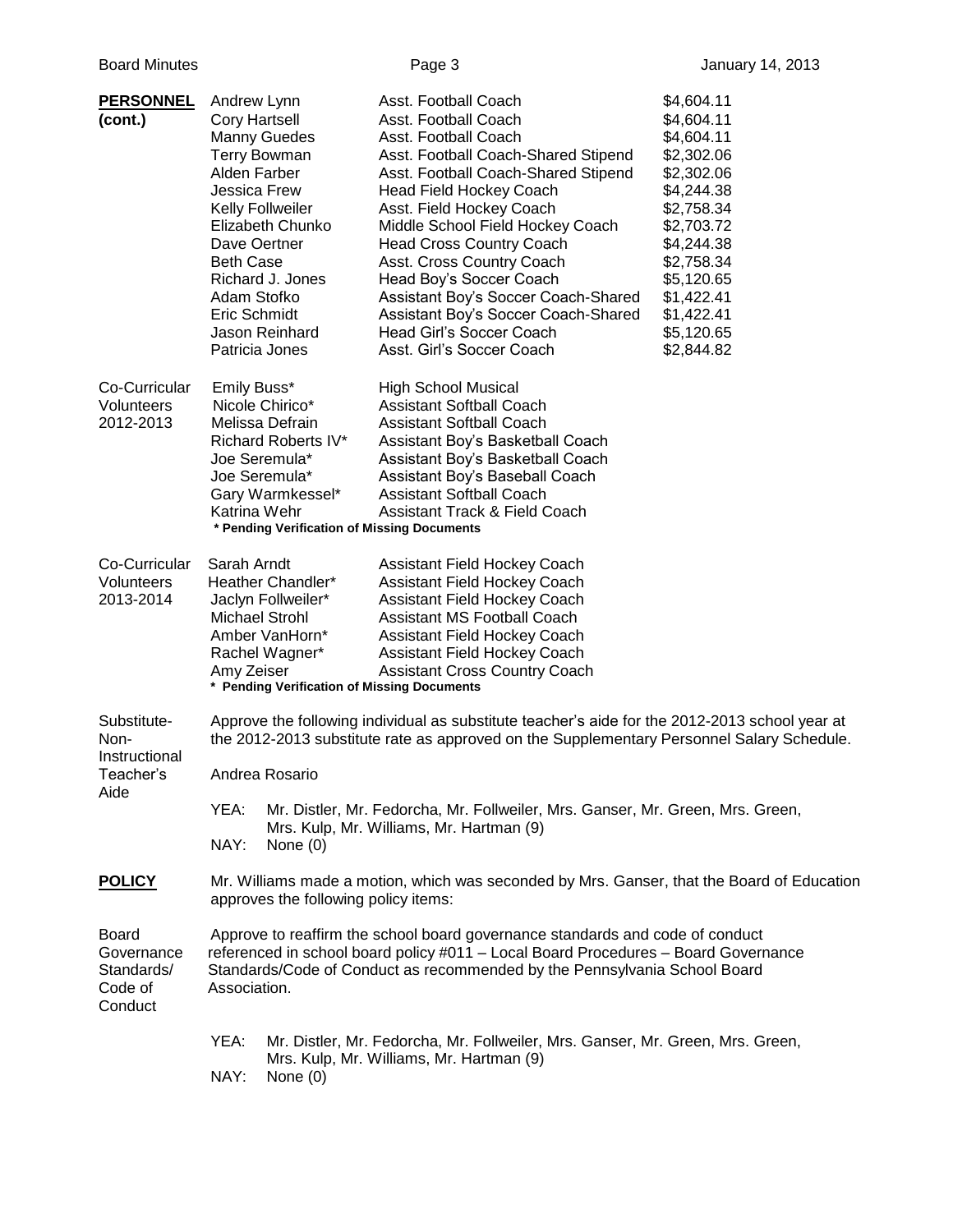| <b>Board Minutes</b>                                                                        |                                                                                                                                                                                                                                                                                                                                                                                                                                                                                            | Page 4                                                                                                                                                                                                                              | January 14, 2013 |  |
|---------------------------------------------------------------------------------------------|--------------------------------------------------------------------------------------------------------------------------------------------------------------------------------------------------------------------------------------------------------------------------------------------------------------------------------------------------------------------------------------------------------------------------------------------------------------------------------------------|-------------------------------------------------------------------------------------------------------------------------------------------------------------------------------------------------------------------------------------|------------------|--|
| <b>CONFER-</b><br><b>ENCES</b>                                                              |                                                                                                                                                                                                                                                                                                                                                                                                                                                                                            | Mrs. Ganser made a motion, which was seconded by Mrs. Kulp, that the Board of<br>Education approve the following conferences:                                                                                                       |                  |  |
|                                                                                             | Bryan Geist - 46 <sup>th</sup> Pennsylvania State Athletic Directors Association Conference - March 13-15,<br>2013 - Hershey Lodge, Hershey, PA - Registration: \$470.00, Lodging: \$330.00 - Total<br>Approximate Cost: \$800.00 - Funding: Athletic Department Budget                                                                                                                                                                                                                    |                                                                                                                                                                                                                                     |                  |  |
|                                                                                             | YEA:<br>NAY:                                                                                                                                                                                                                                                                                                                                                                                                                                                                               | Mr. Distler, Mr. Fedorcha, Mr. Follweiler, Mrs. Ganser, Mr. Green, Mrs. Green,<br>Mrs. Kulp, Mr. Williams, Mr. Hartman (9)<br>None $(0)$                                                                                            |                  |  |
| <b>CURRIC-</b><br><b>ULUM AND</b><br><b>INSTRUC-</b><br><b>TION</b>                         |                                                                                                                                                                                                                                                                                                                                                                                                                                                                                            | Mr. Distler made a motion, which was seconded by Mr. Fedorcha, that the Board of Education<br>approves the following curriculum and instruction items:                                                                              |                  |  |
| HS Program<br>Of Studies                                                                    | Approve the High School Program of Studies Book for the 2013-2014 school year as<br>presented and recommended by administration.                                                                                                                                                                                                                                                                                                                                                           |                                                                                                                                                                                                                                     |                  |  |
| Leo Club                                                                                    | Approve the request of the Senior High Administration to create a Leo Club. This club will<br>allow students to develop and contribute individually and collectively as responsible members<br>of the community and as part of the world's largest service club organization. The club will<br>meet after school every two weeks and there will be no cost to the district.                                                                                                                |                                                                                                                                                                                                                                     |                  |  |
| <b>Official Local</b><br>Holidays                                                           | Approve the resolution to identify Official Local School District Holidays (OLSDH) in accordance<br>School District with PA School Code Section 1502.                                                                                                                                                                                                                                                                                                                                      |                                                                                                                                                                                                                                     |                  |  |
| 2013-2014                                                                                   |                                                                                                                                                                                                                                                                                                                                                                                                                                                                                            | Approve the 2013-2014 Northern Lehigh School District Calendar as presented                                                                                                                                                         |                  |  |
| School<br>Calendar                                                                          | Mrs. Kulp thanked administration for forming the Leo Club. She commented that it is an<br>excellent club for the students to belong to and after they graduate they can become a part<br>of other service organizations.                                                                                                                                                                                                                                                                   |                                                                                                                                                                                                                                     |                  |  |
|                                                                                             | YEA:<br>NAY:                                                                                                                                                                                                                                                                                                                                                                                                                                                                               | Mr. Distler, Mr. Fedorcha, Mr. Follweiler, Mrs. Ganser, Mr. Green, Mrs. Green,<br>Mrs. Kulp, Mr. Williams, Mr. Hartman (9)<br>None $(0)$                                                                                            |                  |  |
| <b>NEW</b><br><b>BUSINESS</b>                                                               |                                                                                                                                                                                                                                                                                                                                                                                                                                                                                            | Mr. Williams made a motion, which was seconded by Mrs. Ganser, that the Board of<br>Education approves the following new business item:                                                                                             |                  |  |
| Resolution<br>for School<br><b>Board Director</b><br>Recognition<br>Month -<br>January 2013 |                                                                                                                                                                                                                                                                                                                                                                                                                                                                                            | <b>WHEREAS, the role of locally elected school officials has served the</b><br>Commonwealth of Pennsylvania and local communities in meeting the needs of public<br>education since the passage of the Free School Act in 1834; and |                  |  |
|                                                                                             | <b>WHEREAS, these local boards have discharged their responsibilities to public</b><br>education in a manner which has placed public education in the forefront of our educational<br>systems; and<br><b>WHEREAS, locally elected officials have distinguished themselves and their</b><br>communities in this non-paid, volunteer public service commitment; and<br><b>WHEREAS, the contributions of the men and women who serve on the Northern</b><br>Lehigh Board of School Directors: |                                                                                                                                                                                                                                     |                  |  |
|                                                                                             |                                                                                                                                                                                                                                                                                                                                                                                                                                                                                            | Robin T. Distler<br>Gary S. Fedorcha<br>Raymond J. Follweiler, Jr.<br>Lauren A. Ganser<br>Mathias J. Green, Jr.<br>Natalie J. Green<br>Edward E. Hartman<br>Donna M. Kulp                                                           |                  |  |

Gregory S. Williams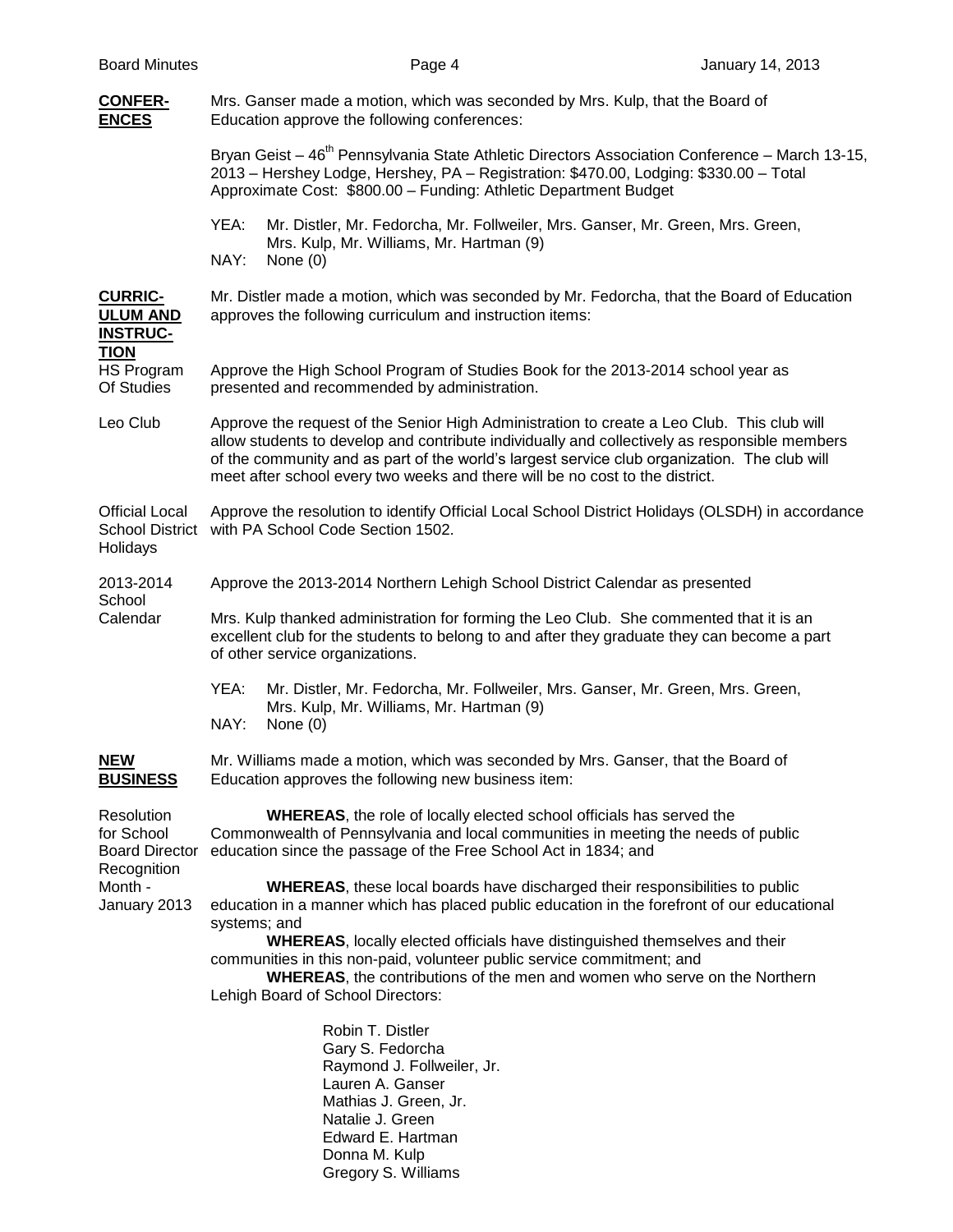| <b>NEW</b><br><b>BUSINESS</b><br>(cont.)           | should be recognized and appreciated by those who benefit from the workings of our public<br>school system;                                                                                                                                                                           |
|----------------------------------------------------|---------------------------------------------------------------------------------------------------------------------------------------------------------------------------------------------------------------------------------------------------------------------------------------|
|                                                    | <b>NOW THEREFORE BE IT RESOLVED</b> that the Board of Director of the<br>Pennsylvania School Boards Association hereby proclaims the month of January as School<br>Director Recognition Month in this commonwealth; and                                                               |
|                                                    | <b>FURTHER RESOLVE</b> that this proclamation be communicated to all school districts,<br>school officials and local communities in a planned program which brings visibility and<br>awareness of the role of locally elected school officials to the citizenry of this commonwealth. |
|                                                    | YEA:<br>Mr. Distler, Mr. Fedorcha, Mr. Follweiler, Mrs. Ganser, Mr. Green, Mrs. Green,<br>Mrs. Kulp, Mr. Williams, Mr. Hartman (9)<br>NAY:<br>None $(0)$                                                                                                                              |
| <b>FINANCIAL</b>                                   | Mr. Follweiler made a motion, which was seconded by Mr. Fedorcha, that the Board of<br>Education approve the following financial items:                                                                                                                                               |
| Financial<br>Reports                               | Approve the Following Financial Reports:<br><b>General Fund November</b><br>NLMS Student Activities Account months of November and December<br>NLHS Student Activities and Scholarship Acct months of November and December                                                           |
|                                                    | Approve the Following List of Bills:                                                                                                                                                                                                                                                  |
| List of Bills                                      | General Fund months of December and January<br>Refreshment Stand month of December<br>Cafeteria Fund months of November and December<br>Capital Construction month of December                                                                                                        |
| Per Capita<br>Abatement/<br>Exoneration            | Approve abatement/exoneration requests of per capita taxes, for the residents that fall within<br>the guidelines, as presented.                                                                                                                                                       |
| <b>BCIU</b><br>Agreement<br>Dec.2012-<br>June 2015 | Authorize administration to renew an agreement through June 30, 2015 with Berks County<br>Intermediate Unit for tax bill services related to the 2013 and 2014 tax years.                                                                                                             |
| Replace Door<br>Hardware<br>Peters                 | Authorize administration to replace door hardware at Peters Elementary at a cost not to<br>exceed \$16,500.00. Payment will be made from leftover funds in the construction account.<br>Installation will be done in-house.                                                           |
| High Jump<br>Pit-MF<br>Athletic                    | Authorize administration to enter into a contract with MF Athletic to replace the high jump<br>pit per their quote. Payment will be made from leftover funds in the construction account.                                                                                             |
| Act 1 Tax Levy<br>Resolution<br>2013-2014          | <b>NORTHERN LEHIGH SCHOOL DISTRICT</b><br><b>BOARD OF DIRECTORS</b>                                                                                                                                                                                                                   |
|                                                    | <b>RESOLUTION</b>                                                                                                                                                                                                                                                                     |

**WHEREAS,** on June 27, 2006, the Pennsylvania legislature passed Act 1 of Special Session 2006, entitled the "Taxpayer Relief Act" (hereinafter "Act 1");

**WHEREAS,** Act 1 requires school districts to limit tax increases to the level set by an inflation index unless the tax increase is approved by voters in a referendum or the school district obtains from the Department of Education or a court of common pleas certain referendum exceptions;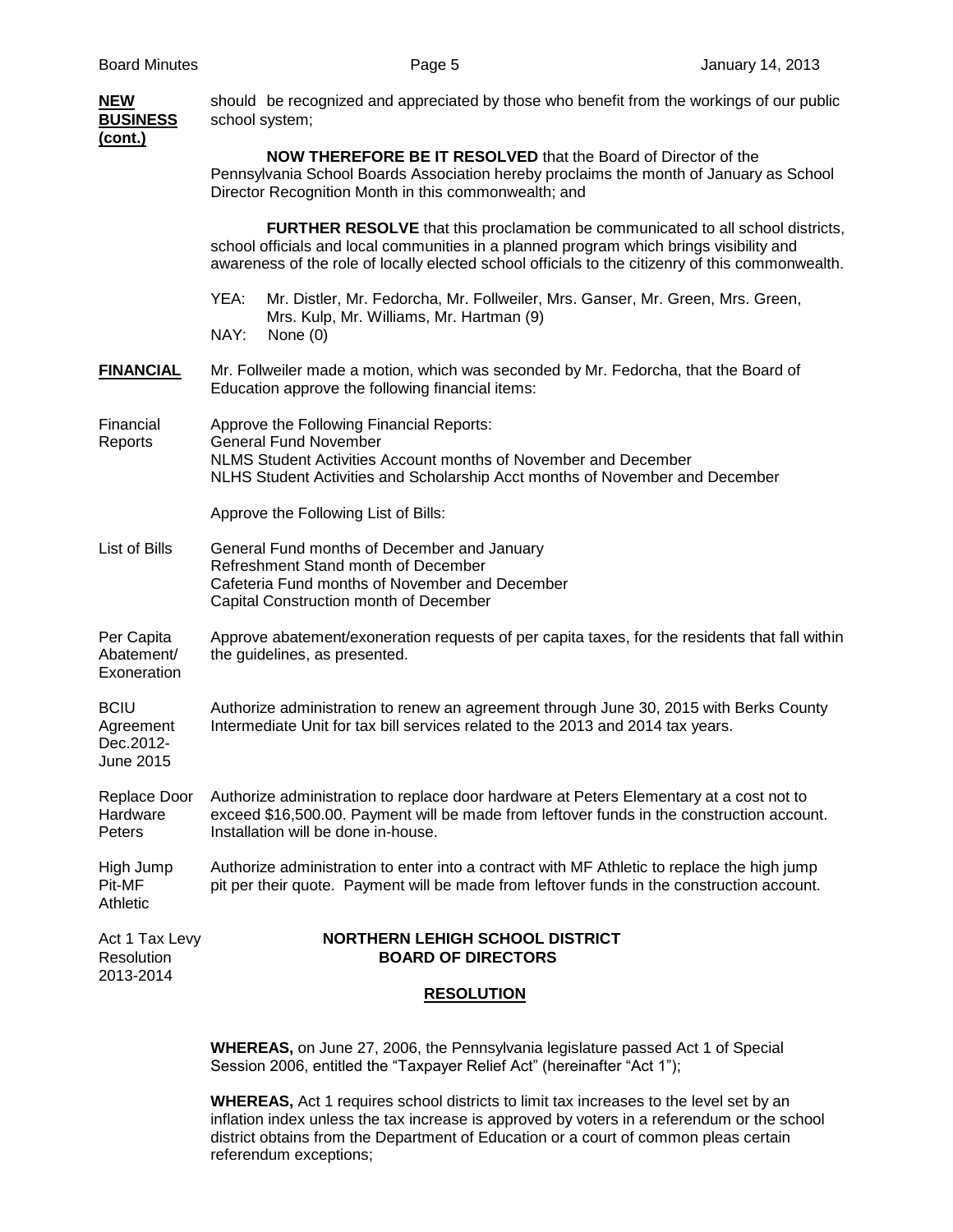**FINANCIAL WHEREAS,** Act 1 does, however, allow a board of school directors to elect to adopt a **(cont.)** resolution indicating that it will not raise the rate of any tax for the support of the public schools for the following fiscal year by more than its index, provided this resolution must be adopted no later than 110 days prior to the date of the election immediately preceding the upcoming fiscal year;

> **WHEREAS,** the Northern Lehigh School District index for the 2013-2014 fiscal year is 2.3%;

**WHEREAS,** the Northern Lehigh School District Board of Directors has made the decision that it shall not raise the rate of any tax for the support of the Northern Lehigh School District for the 2013-2014 fiscal year by more than its index.

**AND NOW,** on this 14th day of January, 2013, it is hereby **RESOLVED** by the Northern Lehigh School District (hereinafter "District") Board of Directors (hereinafter "Board") the following:

- 1. The Board certifies that it will not increase any school district tax for the 2013- 2014 school year at a rate that exceeds the index as calculated by the Pennsylvania Department of Education.
- 2. The Board certifies that it will comply with the procedures set forth in Section 687, of the Pennsylvania Public School Code (hereinafter "School Code"), 24 P.S. §6-687, for the adoption of its proposed and final budget.
- 3. The Board certifies that increasing any tax at a rate less than or equal to the index will be sufficient to balance its final budget of the 2013-2014 fiscal year.
- 4. The Administration of the District will submit the District's information on a proposed increase in the rate of a tax levied for the support of the District to the Pennsylvania Department of Education on the uniform form prepared by the Pennsylvania Department of Education no later than five days after the Board's adoption of this Resolution.
- 5. The Administration of the District will send a copy of this Resolution to the Pennsylvania Department of Education no later than five days after the Board's adoption of this Resolution.
- 6. The Board understands and agrees that by passing this Resolution it is not eligible to seek referendum exceptions under Section 333(f) of Act 1 and is not eligible to request approval from the voters through a referendum to increase a tax rate by more than the index as established for the 2013-2014 fiscal year.
- 7. Once this Resolution is passed, the Administration of the District is not required to comply with the preliminary budget requirements set forth in paragraphs (a) and (c) of Section 311 of Act 1. Provided, however:
	- (a) The Board understands and agrees that, upon receipt of the information submitted by the District as set forth in paragraphs 4 and 5 above, the Pennsylvania Department of Education shall compare the District's proposed percentage increase in the rate of the tax with the index.
	- (b) Within ten days of the receipt of this information, the Pennsylvania Department of Education shall inform the District whether its proposed tax rate increase is less than or equal to the index.
	- (c) If the Pennsylvania Department of Education determines that the District's proposed increase in the rate of the District's tax exceeds the index, the District is subject to the preliminary budget requirements as set forth in paragraph (a) and (c) of Section 311 of Act 1.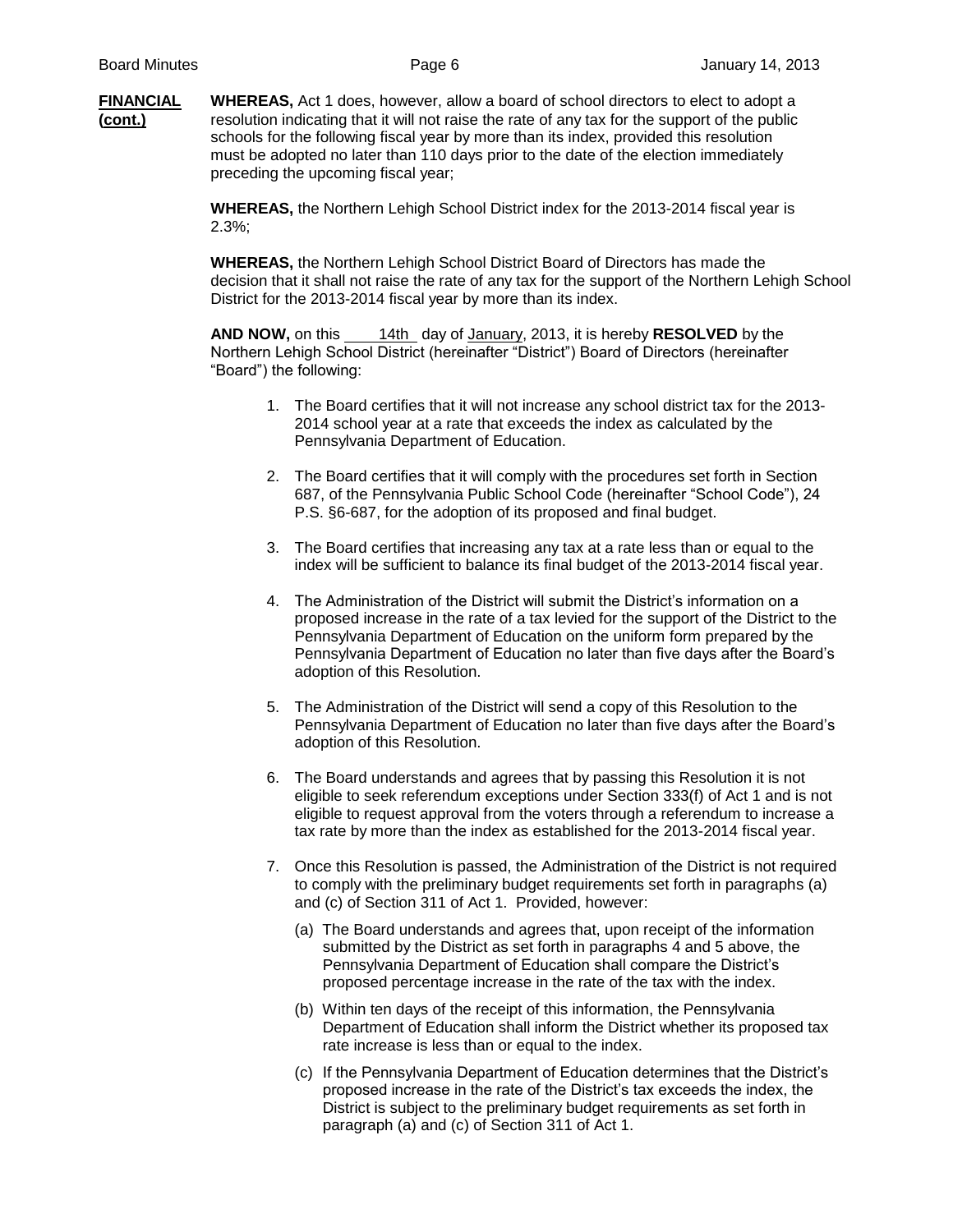| <b>FINANCIAL</b><br>(cont.)<br>Party Account<br>Transfer to<br>SADD Acct. |                                                                                                                                                                                                                                                                                                                                                                                                                                                                                                                                                                                                                                                                                                                                                                                                                                                                                                                                                                                                                                                                                                                                                                                                                                                                                                                                                                                                                                                                                                                                                                                                                                                                                                                                                                                                                                                                                                                                                                                                                                                                                                                                                                                                                                                                                                                                                                                                                                                                                                                                                                                                        | Close All Night Per auditors recommendation, close the NLHS All Night Party Account and transfer the<br>account balance of \$1,081.65 to the SADD Account. |  |  |
|---------------------------------------------------------------------------|--------------------------------------------------------------------------------------------------------------------------------------------------------------------------------------------------------------------------------------------------------------------------------------------------------------------------------------------------------------------------------------------------------------------------------------------------------------------------------------------------------------------------------------------------------------------------------------------------------------------------------------------------------------------------------------------------------------------------------------------------------------------------------------------------------------------------------------------------------------------------------------------------------------------------------------------------------------------------------------------------------------------------------------------------------------------------------------------------------------------------------------------------------------------------------------------------------------------------------------------------------------------------------------------------------------------------------------------------------------------------------------------------------------------------------------------------------------------------------------------------------------------------------------------------------------------------------------------------------------------------------------------------------------------------------------------------------------------------------------------------------------------------------------------------------------------------------------------------------------------------------------------------------------------------------------------------------------------------------------------------------------------------------------------------------------------------------------------------------------------------------------------------------------------------------------------------------------------------------------------------------------------------------------------------------------------------------------------------------------------------------------------------------------------------------------------------------------------------------------------------------------------------------------------------------------------------------------------------------|------------------------------------------------------------------------------------------------------------------------------------------------------------|--|--|
|                                                                           | YEA:<br>NAY:                                                                                                                                                                                                                                                                                                                                                                                                                                                                                                                                                                                                                                                                                                                                                                                                                                                                                                                                                                                                                                                                                                                                                                                                                                                                                                                                                                                                                                                                                                                                                                                                                                                                                                                                                                                                                                                                                                                                                                                                                                                                                                                                                                                                                                                                                                                                                                                                                                                                                                                                                                                           | Mr. Distler, Mr. Fedorcha, Mr. Follweiler, Mrs. Ganser, Mr. Green, Mrs. Green,<br>Mrs. Kulp, Mr. Williams, Mr. Hartman (9)<br>None $(0)$                   |  |  |
| <b>INFOR-</b><br><b>MATION</b>                                            |                                                                                                                                                                                                                                                                                                                                                                                                                                                                                                                                                                                                                                                                                                                                                                                                                                                                                                                                                                                                                                                                                                                                                                                                                                                                                                                                                                                                                                                                                                                                                                                                                                                                                                                                                                                                                                                                                                                                                                                                                                                                                                                                                                                                                                                                                                                                                                                                                                                                                                                                                                                                        | Minutes of the Lehigh Carbon Community College Board of Trustees meeting held on<br>November 1, 2012 and December 6, 2012 were distributed.                |  |  |
|                                                                           | Minutes of the Lehigh Career & Technical Institute Joint Operating Committee meeting held<br>on October 24, 2012 were distributed.                                                                                                                                                                                                                                                                                                                                                                                                                                                                                                                                                                                                                                                                                                                                                                                                                                                                                                                                                                                                                                                                                                                                                                                                                                                                                                                                                                                                                                                                                                                                                                                                                                                                                                                                                                                                                                                                                                                                                                                                                                                                                                                                                                                                                                                                                                                                                                                                                                                                     |                                                                                                                                                            |  |  |
|                                                                           | Minutes of the Carbon Lehigh Intermediate Unit 21 Board of Directors meeting held on<br>November 19, 2012 were distributed.                                                                                                                                                                                                                                                                                                                                                                                                                                                                                                                                                                                                                                                                                                                                                                                                                                                                                                                                                                                                                                                                                                                                                                                                                                                                                                                                                                                                                                                                                                                                                                                                                                                                                                                                                                                                                                                                                                                                                                                                                                                                                                                                                                                                                                                                                                                                                                                                                                                                            |                                                                                                                                                            |  |  |
| <b>RECOG-</b><br><b>NITION OF</b><br><b>GUESTS</b>                        | Mrs. Stacey Olewine, Slatington Borough, distributed paperwork to the board<br>secretary. Mrs. Olewine stated that she believes in the Northern Lehigh School District,<br>she is a graduate of the district, resident of the district and has three children who are<br>currently enrolled in the district. She went on to say she believes in public education, she is<br>a teacher in a public school system, a child advocate who protects students and also she is a<br>mandated reporter by law to report whenever financial, physical, sexual or other types of<br>abuse have been observed or suspected or when there is evidence of neglect to a child. As<br>a parent, and mandated reporter, she addressed the board with her concerns about an<br>incident that included terroristic threats against her son on December 7, 2012 at the<br>Slatington Elementary School. She asked that the board remediate the educational<br>malpractice that is occurring within the district. Through her investigation of the incident,<br>Mrs. Olewine claimed the following: a lack of timely communication from both the principal of<br>Slatington Elementary School and the superintendent; a lack of fostering a strong home-<br>school relationship; failure to report a terroristic threat to local police authorities; failure to<br>follow board Policy 218.2 with an immediate and effective response to a situation involving a<br>threat or act; disrespectful treatment to her by the building principal and superintendent; and<br>a 'botched' investigation that was riddled with mistruths, incomplete facts and lack of<br>preparedness by the building principal and lack of responsiveness from the superintendent.<br>She stated that she understands that student matters and personnel issues are discussed in<br>executive session; therefore, her personal experiences with the superintendent and the<br>Slatington Elementary building principal are being shared through a written document. She<br>stated that as of tonight, she is publicly placing the Northern Lehigh School Board Directors,<br>on notice, that this school district is required by law to provide her children, and all the<br>children who attend the Northern Lehigh schools, with a safe and secure learning<br>environment. Mrs. Olewine also provided the board with copies of mass school shootings.<br>Mr. Hartman thanked Mrs. Olewine and went on to say that the Northern Lehigh School<br>Board and School District has the utmost concern for all parents, students and faculty in the |                                                                                                                                                            |  |  |

which are in place to allow the administration to address and resolve incidents accordingly. The board has confidence that the administration has and will continue to properly address any instances where this may not have occurred accordingly. It must be noted however, that the board cannot and will not publicly address any incidents involving students, or employment due to both board policies and federal privacy laws which require student and employment records to remain confidential.

Mrs. Olewine said that one of her concerns is policy 218.2 specifically dealing with threats. She went on to say she is concerned with the language in that policy. As a parent and educator, she stated she cannot understand why the police were not contacted immediately. Mrs. Olewine stated that when she filed the report on Friday, December 7, 2012, to the Slatington police, she was told that there was no record of a phone call from the Northern Lehigh School District.